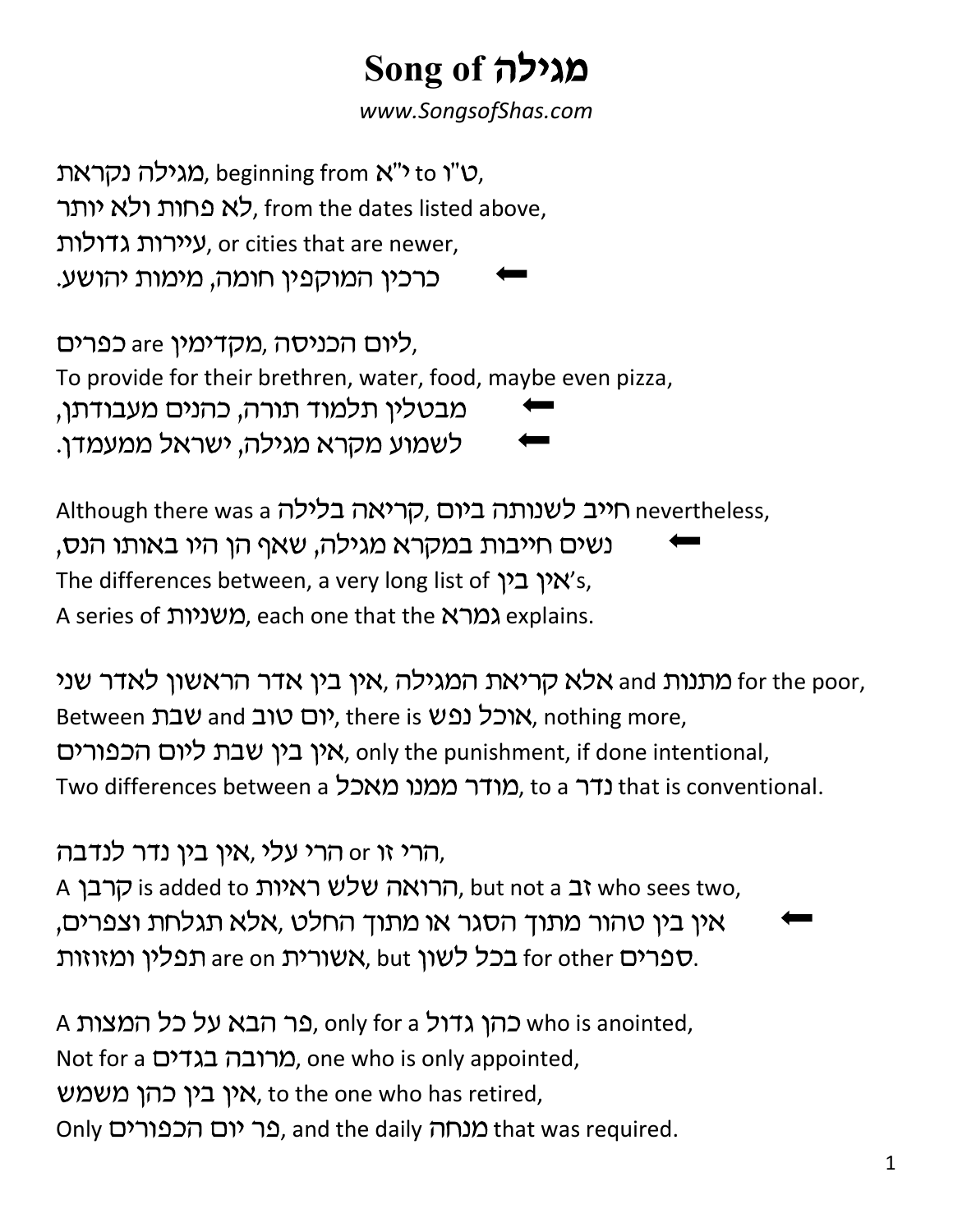שתי מנות to one person, of at least שתי מנות, מתנות to two people, a total of two מתנות), חייב איניש לבסומי בפוריא, to get one's self intoxicated, , בין ארור המן לברוך מרדכי he has not differentiated.

Is it הידים, like other עפרי קודש, A ברוח הקודש, was written, ברוח הקודש, קימו וקיבלו, now what does that show, קימו למעלה, what was accepted below.

Now let's turn to the *מגילה*, where *המן* was a  $v$ , ויהי בימי, אינו אלא לשון צער, כלי מקדש took out the כלי מקדש, but his כשר was המשורוש, מסעודתו של אותו רשע ,נהנה were כלל ישראל.

חור כרפס ותכלת, but then all began to fail, יתמאן המלכה ושתי, was it ותמאן or a tail, ממוכן, was אסתר, המן was ממוכן, רניאל was רונך, who appeared as an imposter.

בגתן ותרש. understood all, each standing there as a גולם, כל האומר דבר בשם אמרו, מביא גאולה לעולם, אחר הדברים האלה, זכר את ושתי ואת אשר עשתה, איש צר ואויב, וחמת המלך שככה.

How many were ובואה to גבואה, a message from Heaven, Forty eight (ביאות), but נביאות) just seven, Why not say כורים no הלל, isn't המוכה,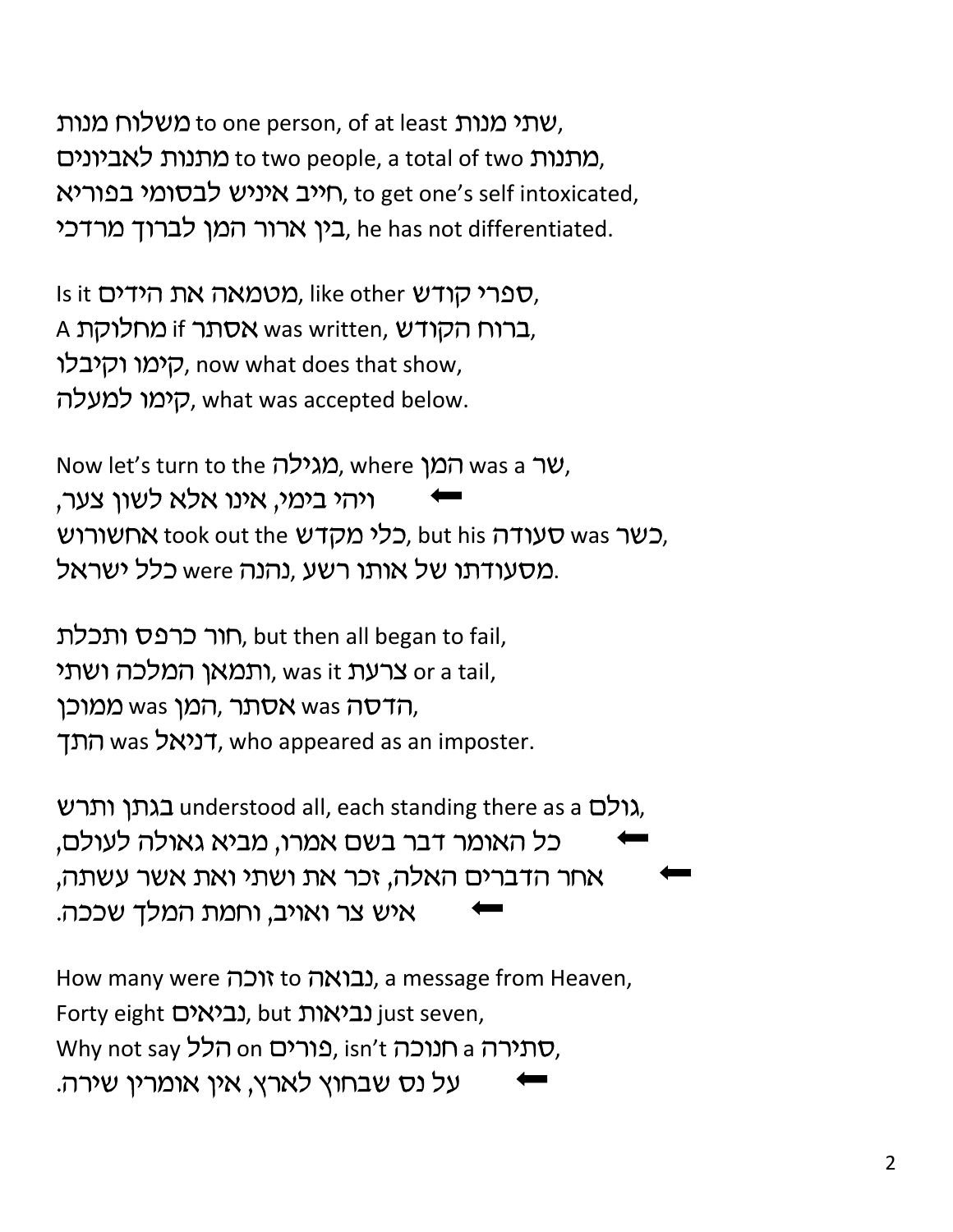ליהודים היתה אורה, אורה או and his sons were hung, המו תורה and יום טוב are, אורה and שמחה, , צריך לממרינהו בנשימה אחת all the sons along with the villain.

, in his bed שנת המלך ,בלילה ההוא נדדה 's daughter dumped the garbage, on her father's head, רוח הקודש Esther adorned herself with ,רוח הקודש, מרבין בשמחה, when הודש is the .

, הקורא את המגילה למפרע, or if it was read, Not ובדיו or המרא or הבסם, but כדיו The sequence of גרוסע געדילע, is ברכות שמונה עשרה, Besides a הכל חייבין לקרות את המגילה, חרש שוטה וקטן.

הלל, מגילה, and יודוי, be sure only ביום, and הלל, לולב, שופר, and City, can be done the entire day, תנופה and הקטרה ,הגשה and שחיטה, עגלה ערופה and קמיצה ,קבלה and מליקה.

לפניה are to be said ברכות, עובר לעשייתו. Eרכה לאחריה beforehand, and one ברכה לאחריה. הרב את ריבנו, והדן את דיננו,

How many עליות, שני וחמישי, תענית צבור, שבת מנחה, we call up a , חמשה and יום טוב ,there are four חולו של מועד and ראש חודש, שעה has יום כפור, a full seven, שבת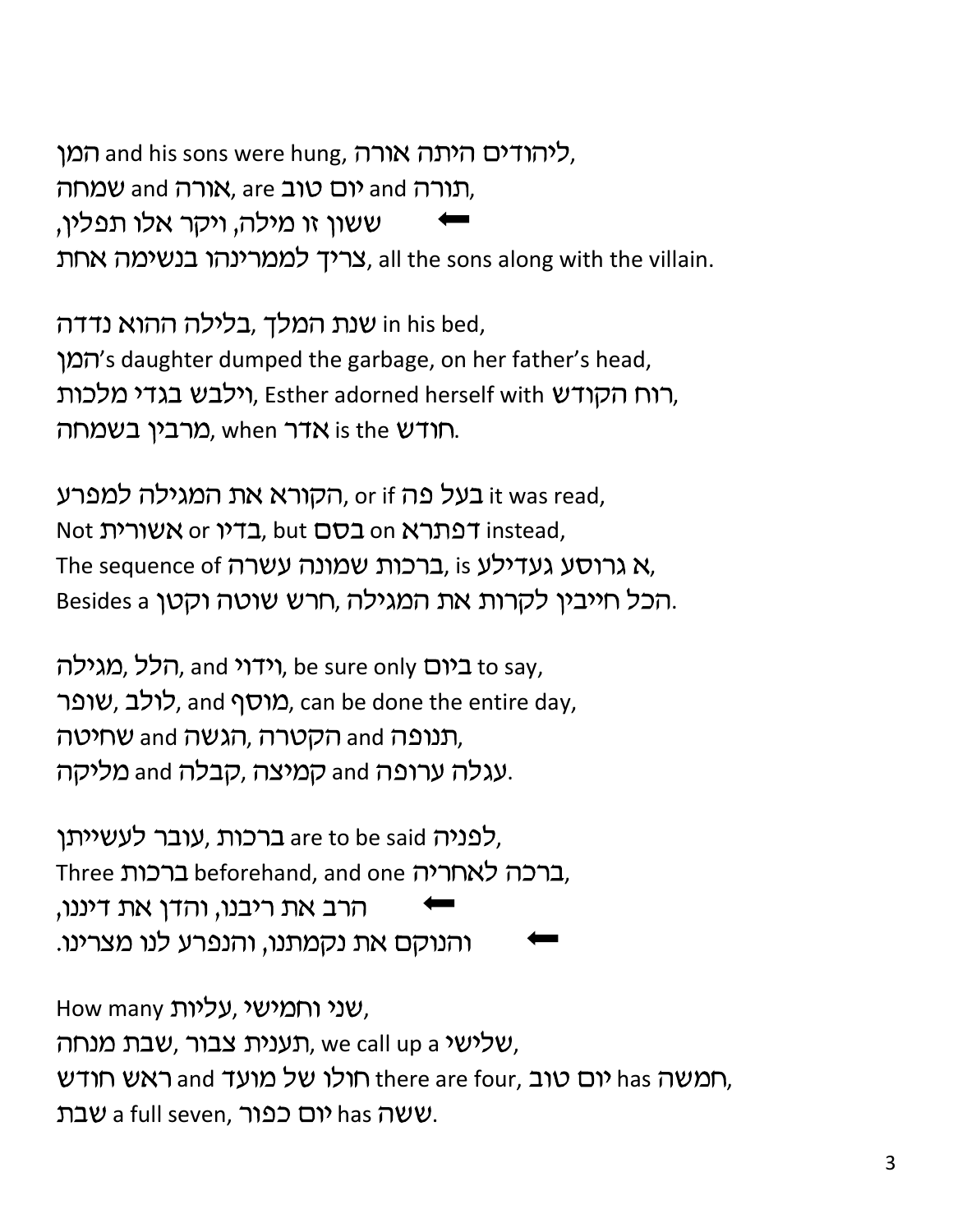The listing in the *מ*ער, what needs to have a (מנין No skipping in the תורה, only within the same  $y$ ענין, A מום with stained hands, or with a מום that is rare, Can't go up to "רכן, causing people to stare.

האומר על קן צפור, יגיעו רחמיך, Or a חזן, who declares, ועל טוב יזַכר שמך, One who says כשון or a כמודים מודים, or a hat we are not ה משתקין אותו. for various reasons, he may be an  $\sim$ אמרו

When to use a מתורגמן. depends on the situation, In כביאים or נביאים), can we use him for interpretation, A ובית הכנסת is to daven, a בית הכנסת to learn, When selling רברים שבקדושה, what to get in return.

Always כמורידין, never ,מעלין בקודש, May one use a shul for a רויה or a הספד, of yidden, All בתי כנסיות will return to ארץ ישראל, even if it was as large as in Alexandria, Make sure not to use as a short cut, not to make it a . קפנדריא

The יצבת קודש 'T that are read, in shul on שבת החודש and , פרה along with החודש, תורה from the פסח from the בכשת מועדות. הפטורה as the חבקוק with ,עצרת for שבעה שבועות.

On יום טובים we read, ובעניני דיומא) it would seem, מעמדות בפרשת בראשית), and תנוכה, the נשיאים, On תעניות, for those who forsake, On שמלק we remind all, about the battle of עמלק.